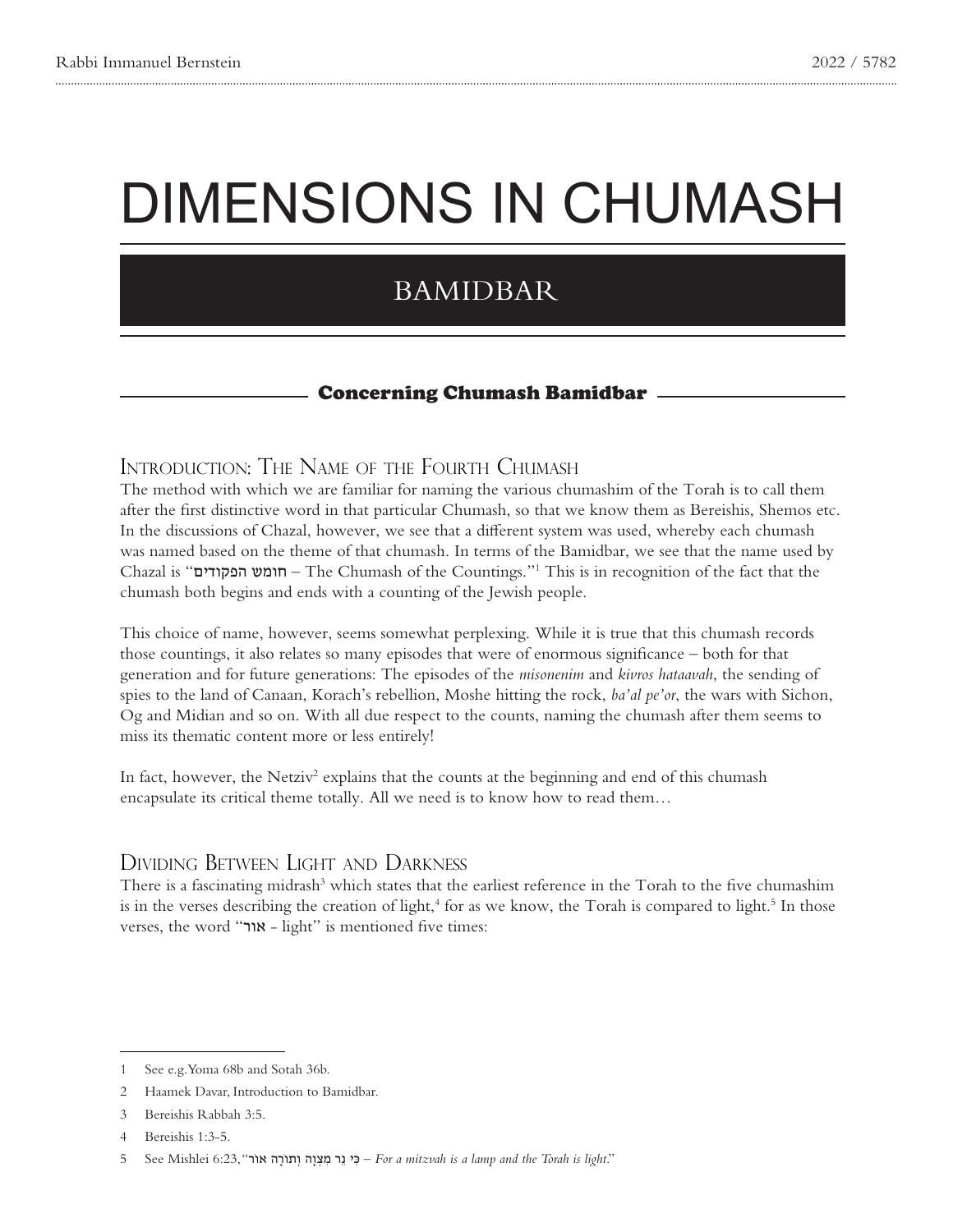#### וַיֹּאמֶ ר אֱֹלקִ ים יְהִ י אוֹר – זה חומש בראשית

וַיְהִ י אוֹר – זה חומש שמות

וַיַּרְ א אֱֹלקִ ים אֶ ת הָ אוֹר כִ ּי טוֹב – זה חומש ויקרא

<u>וַי</u>ּבְדֵל אֱלֹקִים בֵין הַאוֹר וּבֵין הַחֹשֵׁךְ – זה חומש במדבר

וַיִּקְ רָ א אֱֹלקִ ים לָאוֹר יוֹם – זה חומש דברים

*God said, "Let there be light"* – this is Chumash Bereishis.

*And there was light – this is Chumash Shemos.* 

God saw the light that it was good – this is Chumash Vayikra.

God divided between the light and the darkness – this is Chumash Bamidbar.

God call the light "day" – this is Chumash Devarim.

Needless to say, each of these five allusions is deserving of elaboration in its own right. In terms of the present discussion, we see that that Chumash Bamidbar corresponds to the fourth mention of light, namely, dividing between light and darkness. How does this concept express itself in this Chumash?

#### NETZIV: TWO MODES OF EXISTENCE

The Netziv refers to the well-known idea that the mode of existence for the Jewish people in the Wilderness was fundamentally different to the one waiting for them in the Land of Israel:

- $\triangleright$  In the Wilderness, Hashem's supervision was openly and directly manifest in the form of the miracles that accompanied them constantly.
- $\triangleright$  In contrast to this, in the Land of Israel, Hashem's supervision would take the form of guiding the forces of nature, as opposed to that of open miracles.

These two modes of existence are referred to by the midrash as "light" and "darkness" respectively. The first mode is called "light", as Hashem's involvement was clear and plain to see, while the second mode is called "darkness", reflecting the fact that it was more hidden. Having said that, of course, the ultimate goal was to move from the mode of light to that of darkness in order to bring the Divine presence into the natural world. The initial period of light was crucial in order to instill awareness of Hashem within the people in their formative stage, so that they could first absorb these concepts in their obvious and miraculous form before applying them to the more natural realm.

The transition between these two modes of existence did not take place overnight. Rather, it was a process, different stages of which took place over the course of several years. Indeed, says the Netziv, it is this transition from light to darkness that forms the main theme of Chumash Bamidbar.

## IDENTIFYING THE STAGES OF TRANSITION

The naturalization of the Jewish people can be seen very clearly in the events of the fortieth year in the Wilderness, as described from Parshas Chukkas and onwards. As they move closer to the Land, they need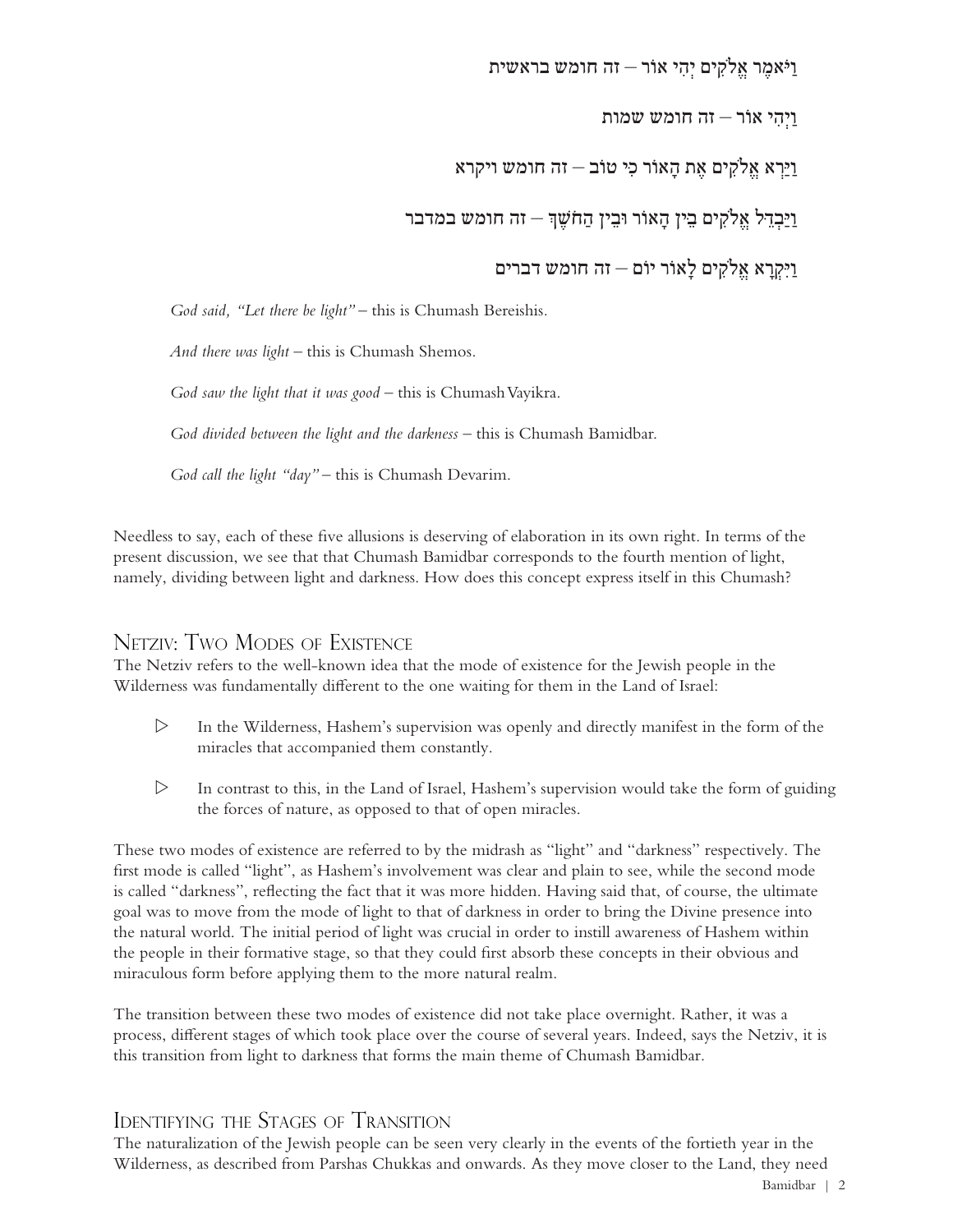to engage in natural endeavors such as negotiations for safe passage, as well as in wars where necessary. However, the beginning of this process can be discerned as far back as the second year in the Wilderness. Indeed, a critical and fateful issue was exactly when and how this transition should take place. For as we will see, in this matter, the view of the people diverged from that of Hashem.

To live in the Presence of Hashem's light is very demanding. It means, among other things, that any wrongdoing is liable to be punished swiftly and decisively. This idea receives stark expression in the Torah's account of the *misonenim* in the beginning of chapter eleven, which takes places over roughly three verses, whereby the people complained and were punished more or less immediately. This is encapsulated in the verse's description of their complaining being evil "באזני ה" – in the ears of Hashem." Whenever expression "באזני" is used, it always denotes something said directly to the listener. Here, with the Divine Presence so close, their words of complain went "straight to Hashem's ears," so to speak, with the resulting immediate punishment.

This experience marked the beginning of the people looking to move away from the light somewhat quicker than they should have. Chazal inform us that the final two verses of Chapter ten are enclosed between two letter *nuns* because they form a sefer in their own right. In terms of our discussion, says the Netziv, those enclosed verses mark the initial turning point from light to darkness. As such, due to the high standards demanded of them by life in the Wilderness, the people's schedule for transition began earlier than it should have. It was this disparity between the two "clocks of transition" that precipitated the major events of Chumash Bamidbar.

# $S$ ending  $S$ pies – Good for the Jews?

Without doubt, the episode in Chumash Bamidbar which would reverberate most throughout our history was that of sending the spies to the Land of Canaan. The simple question is raised: Was sending spies itself an improper idea? The answer, says the Netziv, is that it depends which mode the people are in:

- $\triangleright$  If they are in "light" mode, with Hashem's providence openly manifest, sending spies is redundant, and therefore, objectionable.
- $\triangleright$  However, if they are in "dark" mode, working within nature, then sending spies is most appropriate.

As such, the question now becomes: Which mode were the people in – and is that the mode they *should* have been in?

Had the people followed Hashem's timetable for transition, they would still be in light mode, and sending spies would not have been necessary. However, with the people having moved to naturalize earlier, they had thereby entered into a mode where it was now acceptable to send spies. In other words, the problem was not in the idea itself of sending spies, but in the electing to prematurely place themselves in a mode where this was appropriate.

Ironically, having overly invested in naturalization, the spies sent by the people approached the land itself with purely natural eyes. This resulted in them concluding that they could not conquer the mighty inhabitants of the land – and in absolute "natural" terms, they were right! The result was a stay in the Wilderness for forty years, over which they could more fully absorb an awareness of Hashem's supervision, so that when the time finally came for them to enter the land, they did so with trust and confidence that Hashem would bless their military efforts with success.

# BEING COUNTED IN

With all this in mind, let us now return to the matter of the countings in the beginning and the end of our Chumash, for if we look closely and "allow the numbers to speak," we will see that they bracket and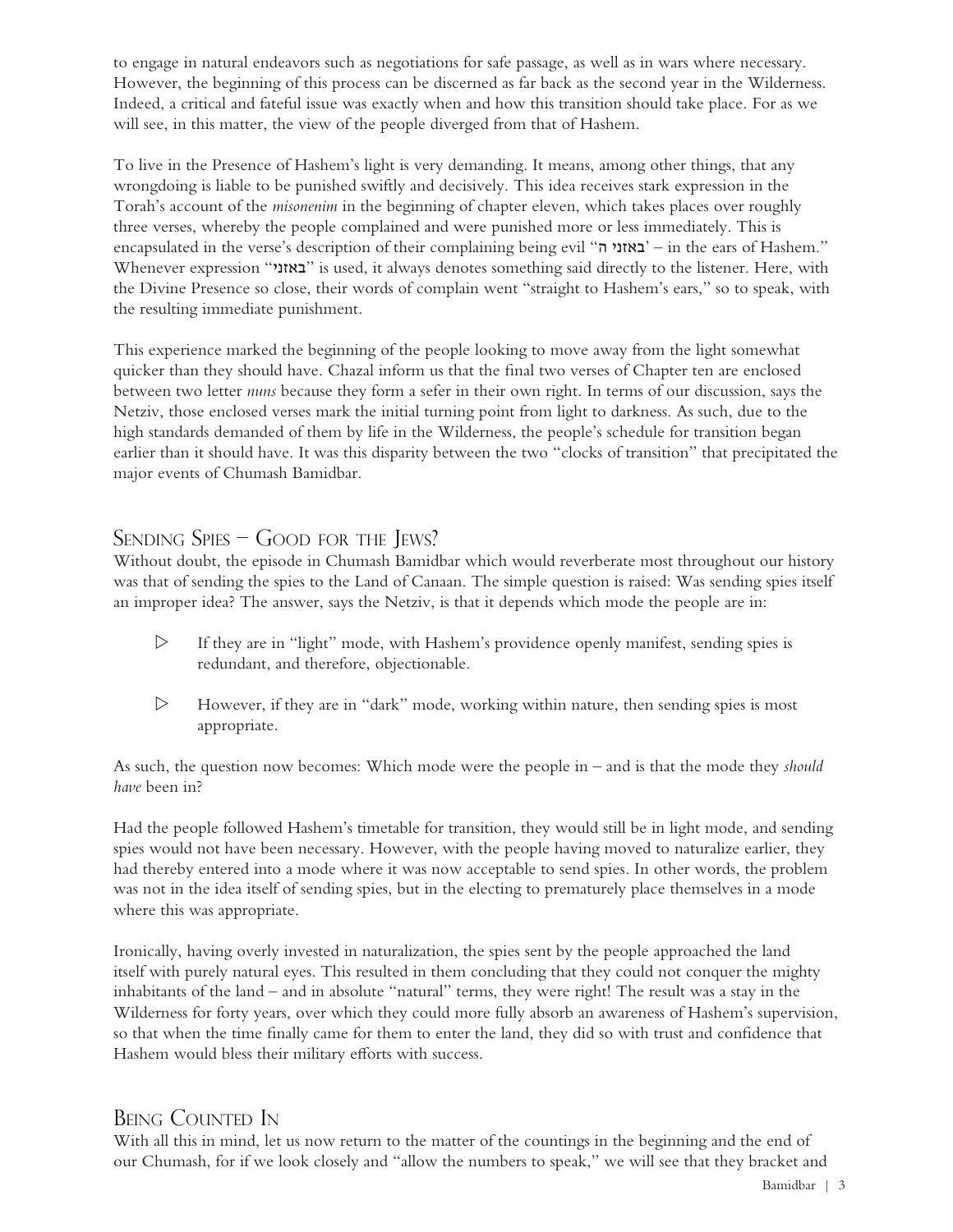reflect the transition which is the key theme of Bamidbar. One basic difference between the two counts is that while in Parshas Bamidbar, the people are counted both as twelve tribes and also as four camps of three tribes each, in Parshas Pinchas they are counted only as tribes. The reason for this is that two counts essentially reflect the Jewish people within the two modes of "light" and "dark" existence, respectively:

- $\triangleright$  The count at the beginning of the sefer reflects the Jewish people in Wilderness ("light") mode. For this reason, the people are counted not only according to tribe, but once again as four camps of three tribes each encamped around the Mishkan. This encampment represented the proximity to Hashem's revealed Divine presence.
- $\triangleright$  The count at the end of the Chumash reflects the people at the end of their stay in the Wilderness, as they are about to enter the more natural ("dark") setting of the Land if Israel. As such, in this count, they are reckoned only as tribes, no longer as camps centered around the Mishkan.

#### Menashe and Efraim

This idea will also explain an additional difference between the two counts  $-$  of quite a different kind. The order in which the tribes are counted on both occasions is identical, with one exception, relating to the two tribes within Yosef:

- $\triangleright$  In Parshas Bamidbar, Efraim is counted before Menashe.
- $\triangleright$  In Parshas Pinchas, Menashe is counted first.

What is behind this change in order?

To understand the meaning of this switch, we need to go back to when the two brothers, Menashe and Efraim, both received their blessings from Yaakov and were set on their respective destinies. As we know, Yosef placed his older son, Menashe, at Yaakov's right side, naturally assuming that he would receive the more prominent blessing represented by the right hand. Yaakov, however, had other plans and switched his hands to give Efarim the right and Menashe the left. In the words of the verse:

## שִׁכֵּל אֶת <u>יד</u>ִיו כִּי מְנַשֶּׁה הַבְּכוֹר

*He switched his hands, for Menashe was the firstborn.*<sup>6</sup>

The commentators raise a simple question regarding the wording of this verse. By saying "for Menashe" was the firstborn," it appears to be providing the reason for Yaakov switching his hands. But surely Menashe being the firstborn would be reason *not* to switch the hands. If they were switched, it was in spite of Menashe being the firstborn, not because of it!<sup>7</sup>

In addition to this, the Netziv<sup>8</sup> raises a disarmingly simple question. If Yaakov in fact felt that his grandsons were placed incorrectly, why did he redress this by switching his hands? Why not switch his grandchildren, simply asking them to change places?

The Netziv explains that, in reality, Yaakov's grandsons were exactly where he felt they needed to be to receive their blessings. The success with which Yaakov wished to bless them was two-fold, temporal and spiritual. The prominence that he bestowed to Efraim was specifically in the spiritual realm. With regards to material success, however, Menashe, the firstborn, was the one blessed with prominence. These two

<sup>6</sup> Bereishis 48:14.

<sup>7</sup> See e.g. commentaries of Rabbeinu Bachye and Abarbanel to Bereishis ibid.

<sup>8</sup> Haamek Davar, Bereishis ibid.